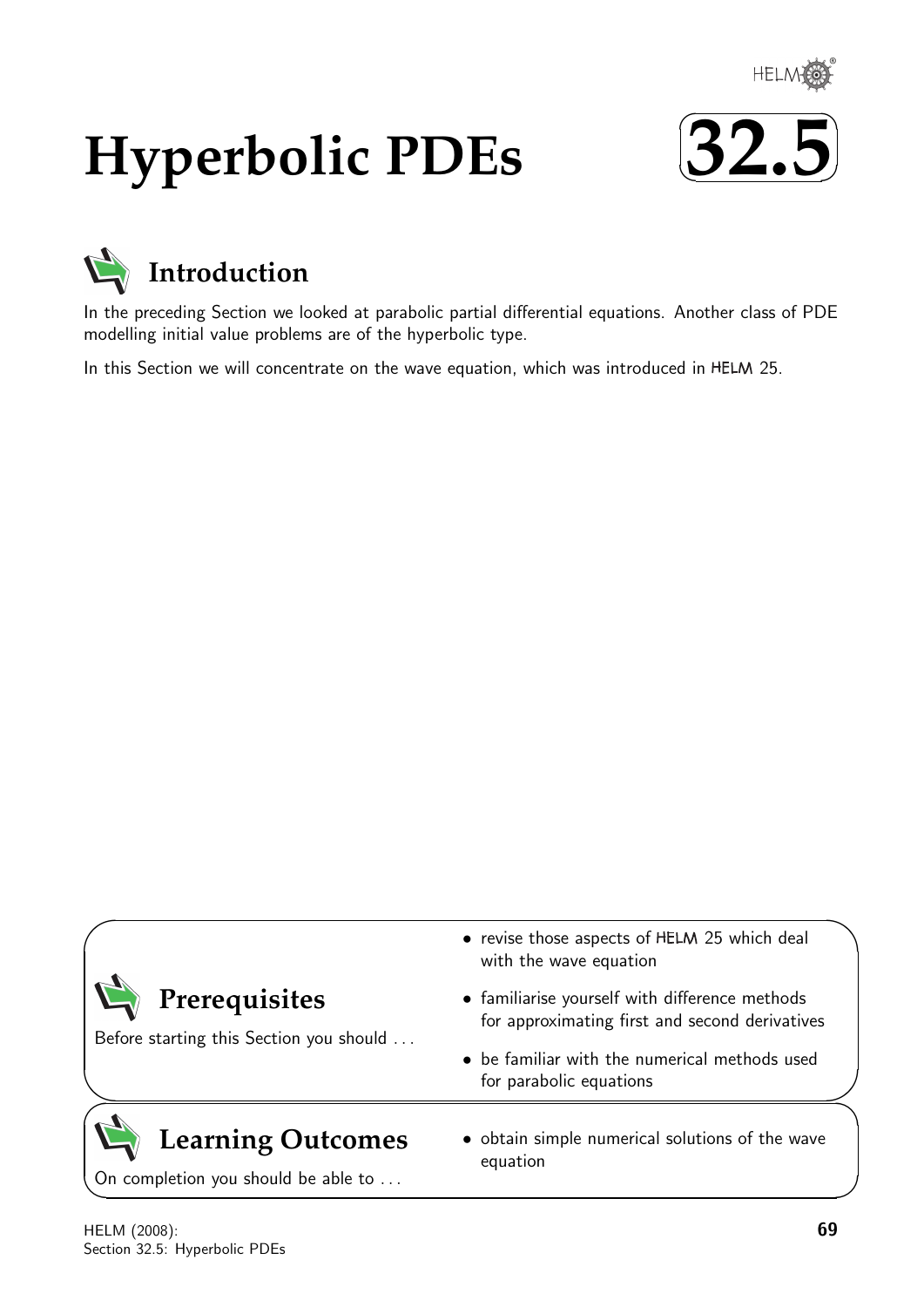# **1. The (one-dimensional) wave equation**

The wave equation is a PDE which (as its name suggests) models wave-like phenomena. It is a model of waves on water, of sound waves, of waves of reactant in chemical reactions and so on. For the purposes of most of the following examples we may think of the application in hand as that of being a length of string tightly stretched between two points. Let  $u = u(x, t)$  be the displacement from rest of the string at time t and distance  $x$  from one end. Oscillations in the string may be modelled by the wave equation

$$
u_{tt} = c^2 u_{xx} \qquad (0 < x < \ell, \ t > 0)
$$

where  $\ell$  is the length of the string,  $t = 0$  is some initial time and  $c > 0$  is a constant (the wave speed) dependent on the material properties of the string. (Further discussion of the constant  $c$  is given in HELM 25.2.)

The wave equation is hyperbolic, as we can readily verify on recalling the definitions at the beginning of Section 32.4. Extra information is needed to specify the initial value problem. The initial position and initial velocity are given as

$$
u(x,0) = f(x)
$$
  

$$
u_t(x,0) = g(x)
$$
 0 \le x \le \ell

Finally, we need boundary conditions specifying how the ends of the string are held. For example

$$
u(0, t) = u(\ell, t) = 0 \qquad (t > 0)
$$

models the situation where the string is fixed at each end.

(We will suppose that  $f(0) = f(\ell) = 0$  so that there is no apparent conflict at the ends of the string at the initial time.)

# **2. Numerical solutions**

The approach we will adopt is similar to that seen in Section 32.4 where we looked at parabolic equations. We use the notation

 $u_j^n$ 

to denote an approximation to u evaluated at  $x = j \times \delta x$ ,  $t = n \times \delta t$ . Approximating the derivatives in the PDE

$$
u_{tt} = c^2 u_x
$$

by central differences we obtain the numerical difference equation

$$
\frac{u_j^{n+1} - 2u_j^n + u_j^{n-1}}{(\delta t)^2} = c^2 \frac{u_{j+1}^n - 2u_j^n + u_{j-1}^n}{(\delta x)^2}.
$$

Multiplying through by  $(\delta t)^2$  this can be rearranged to give

$$
u_j^{n+1} = 2u_j^n - u_j^{n-1} + \mu^2 (u_{j+1}^n - 2u_j^n + u_{j-1}^n)
$$

in which  $\mu =$ cδt  $\frac{\partial \sigma}{\partial x}$  is called the **Courant number.** 

The equation above gives  $u_i^{n+1}$  $_{j}^{n+1}$  in terms of  $u$ -approximations at earlier time-steps (that is, all the appearances of u on the right-hand side have a superscript smaller than  $n + 1$ ).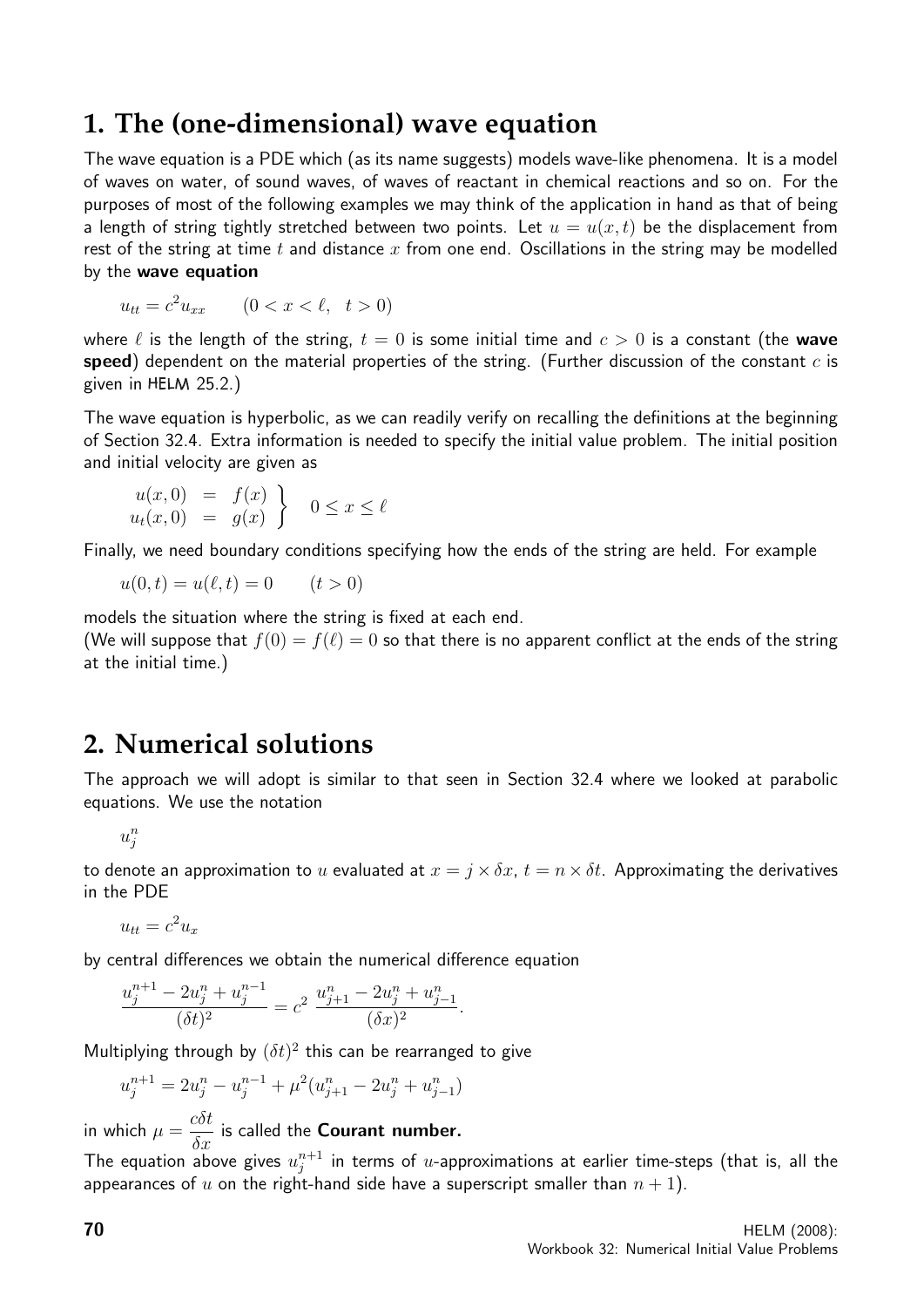

Figure 9

Thinking of the numerical stencil graphically we have the situation shown above. We may think of the values on the right-hand side of the equation "pointing to" a new value on the left-hand side.



(We will deal with how to carry out the first time-step shortly.)

The time-stepping process has much in common with the corresponding procedure for parabolic problems. The following Example will help establish the general idea.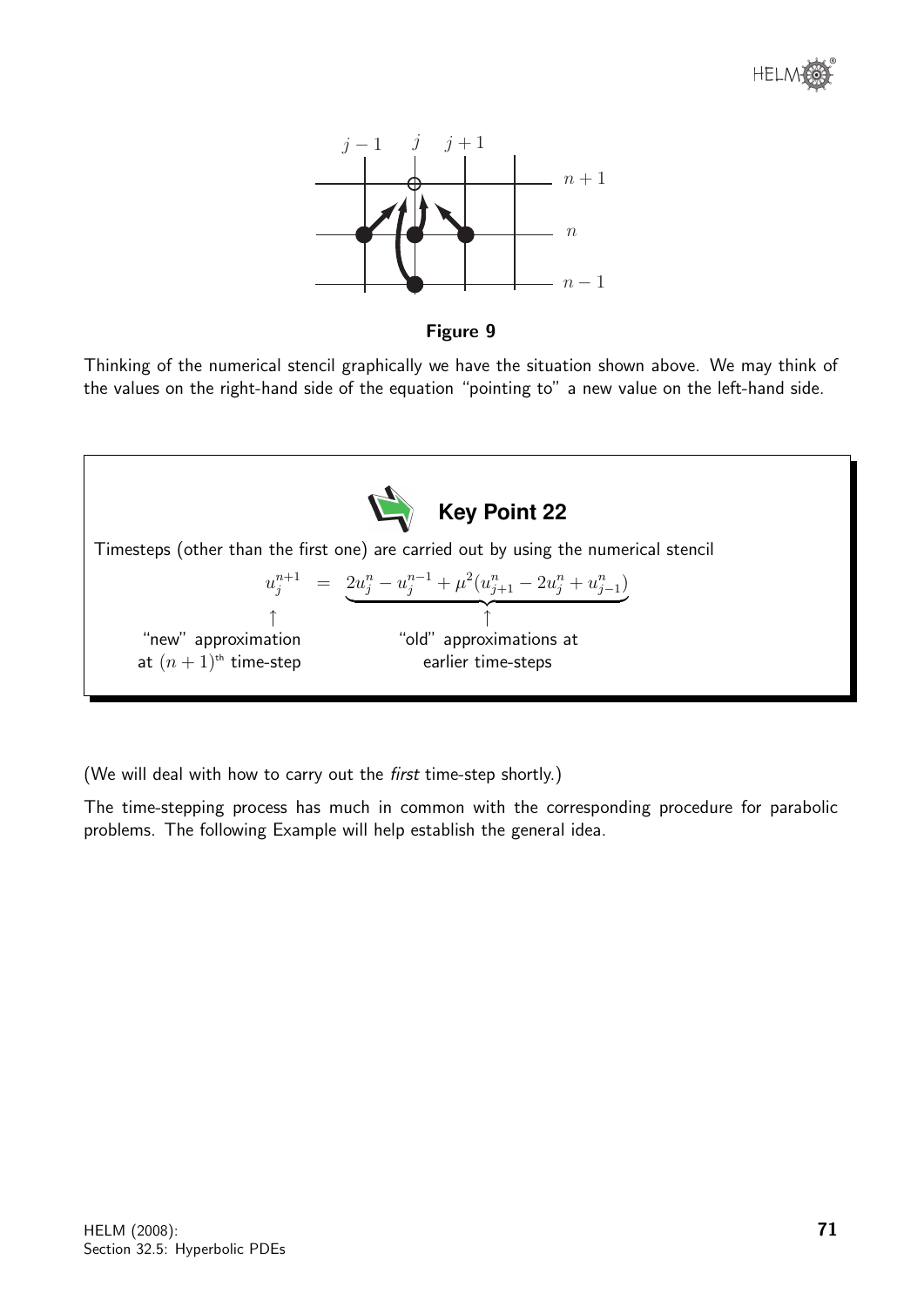

Given that  $u = u(x, t)$  satisfies the wave equation  $u_{tt} = c^2 u_{xx}$  in  $t > 0$  and  $0 < x < 1$  with boundary conditions  $u(0, t) = u(1, t) = 0$   $(t > 0)$  with wave speed  $c = 1.2$ . The numerical method  $u_j^{n+1}=2u_j^n-u_j^{n-1}+\mu^2(u_{j+1}^n-2u_j^n+u_{j-1}^n)$  where  $\mu=c\,\,\delta t/\delta x$ , is implemented using  $\delta x = 0.25$  and  $\delta t = 0.1$ . Suppose that, after 5 time-steps, the following data forms part of the numerical solution:

| $u_0^4$ | = 0.0000  | $u_0^5$ | = 0.0000  |
|---------|-----------|---------|-----------|
| $u_1^4$ | = 0.9242  | $u_1^5$ | = 0.7110  |
| $u_2^4$ | = -0.0020 | $u_2^5$ | = -0.0059 |
| $u_3^4$ | = -0.9624 | $u_3^5$ | = -0.7409 |
| $u_4^4$ | = 0.0000  | $u_4^5$ | = 0.0000  |

Carry out the next time-step so as to find an approximation to u at  $t = 6\delta t$ .

#### Solution

In this case  $\mu = 1.2 \times 0.1/0.25 = 0.48$  and the required time-step is carried out as follows:

$$
u_0^6 = 0 \text{ from the boundary condition}
$$
  
\n
$$
u_1^6 = 2u_1^5 - u_1^4 + \mu^2(u_2^5 - 2u_1^5 + u_0^5) = -0.1689
$$
  
\n
$$
u_2^6 = 2u_2^5 - u_2^4 + \mu^2(u_3^5 - 2u_2^5 + u_1^5) = -0.0140
$$
  
\n
$$
u_3^6 = 2u_3^5 - u_3^4 + \mu^2(u_4^5 - 2u_3^5 + u_2^5) = -0.1794
$$
  
\n
$$
u_4^6 = 0 \text{ from the boundary condition}
$$
  
\n
$$
\lim_{\text{dim}^2 \to 0} \text{ places and these are the approximations to } u(0.68t) - u(0.25.68t) - u(0.58t)
$$

to 4 decimal places and these are the approximations to  $u(0, 6\delta t)$ ,  $u(0.25, 6\delta t)$ ,  $u(0.5, 6\delta t)$ ,  $u(0.75, 6\delta t)$  and  $u(1, 6\delta t)$ , respectively.

The diagram below shows the numerical results that appeared in the example above. It can be seen that the example was a (rather coarse) model of a standing wave with two antinodes.



Figure 10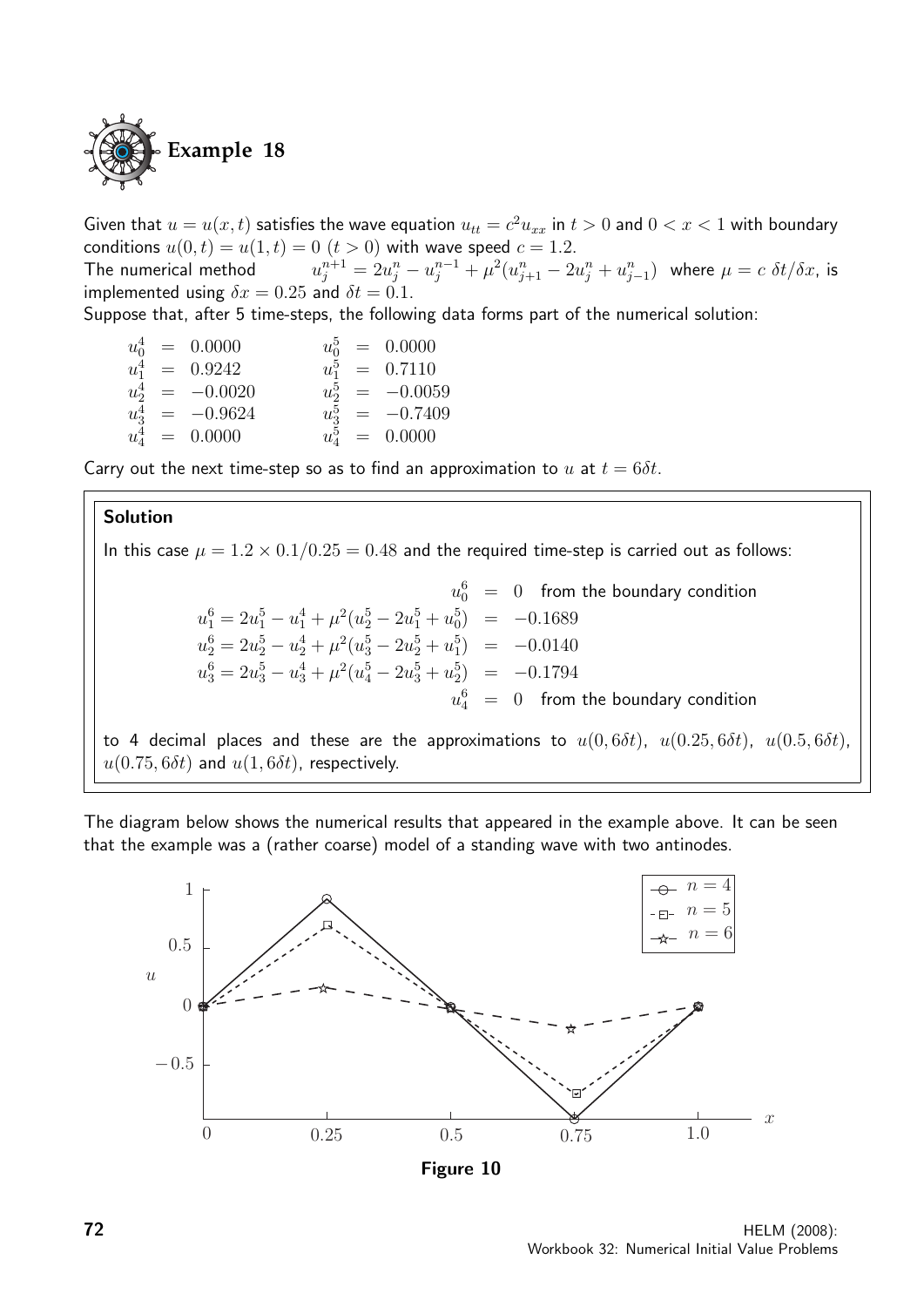



Suppose that  $u=u(x,t)$  satisfies the wave equation  $u_{tt}=c^2u_{xx}$  in  $t>0$  and  $0 < x < 1$ . It is given that u satisfies boundary conditions  $u(0, t) = u(1, t) = 0$  $(t > 0)$  and initial conditions that need not be stated for the purposes of this question. The application is such that the wave speed  $c = 1.2$ .

The numerical method  $u_j^{n+1} = 2u_j^{n} - u_j^{n-1} + \mu^2 (u_{j+1}^{n} - 2u_j^{n} + u_{j-1}^{n})$  where  $\mu = c \delta t / \delta x$ , is implemented using  $\delta x = 0.25$  and  $\delta t = 0.2$ .

Suppose that, after 8 time-steps, the following data forms part of the numerical solution:

 $u_0^7 = 0.0000$   $u_0^8 = 0.0000$  $u_1^7 = 0.6423$   $u_1^8 = 0.4640$  $u_2^7 = 0.8976$   $u_2^8 = 0.6792$  $u_3^7 = 0.6789$   $u_3^8 = 0.4668$  $u_4^7 = 0.0000$   $u_4^8 = 0.0000$ 

Carry out the next time-step so as to find an approximation to u at  $t = 9\delta t$ .

## Your solution

#### Answer

In this case  $\mu = 1.2 \times 0.2/0.25 = 0.96$  and the required time-step is carried out as follows:

 $u_0^9 = 0$  from the boundary condition  $u_1^9 = 2u_1^8 - u_1^7 + \mu^2(u_2^8 - 2u_1^8 + u_0^8) = 0.0564$  $u_2^9 = 2u_2^8 - u_2^7 + \mu^2(u_3^8 - 2u_2^8 + u_1^8) = 0.0667$  $u_3^9 = 2u_3^8 - u_3^7 + \mu^2(u_4^8 - 2u_3^8 + u_2^8) = 0.0202$  $u_4^9 = 0$  from the boundary condition

to 4 decimal places and these are the approximations to  $u(0, 9\delta t)$ ,  $u(0.25, 9\delta t)$ ,  $u(0.5, 9\delta t)$ ,  $u(0.75, 9\delta t)$  and  $u(1, 9\delta t)$ , respectively.

The above Task concerns a stretched string oscillating in such a way that at the 9<sup>th</sup> time-step the string is approximately flat. The motion continues with  $u$  taking negative values. Figure 11 below uses data calculated above, and also data for the next two time-steps so as to show subsequent progress of the solution.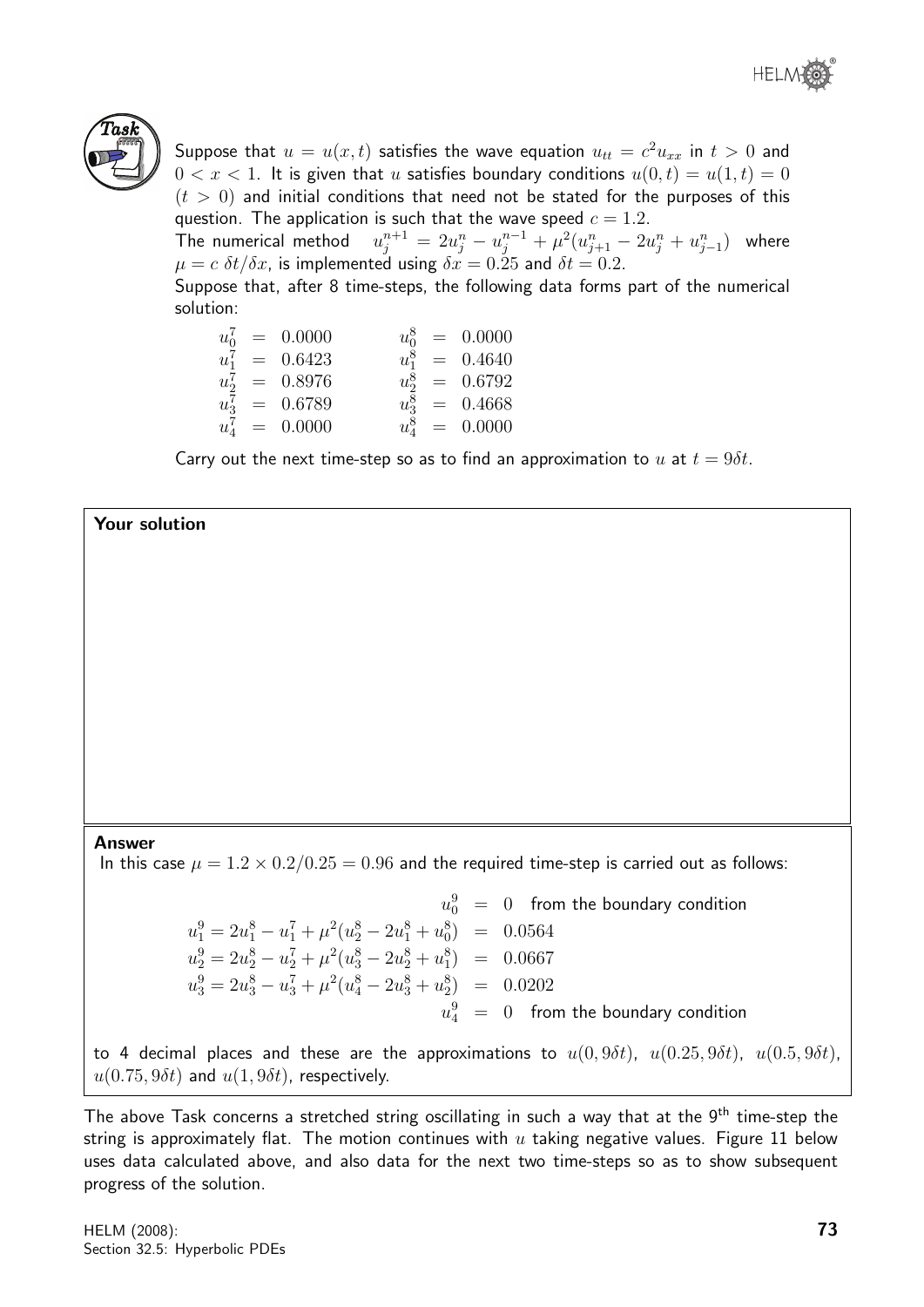

## **3. The first time-step**

In the Example and Task above we have seen how time-steps can be carried out using the numerical stencil

$$
u_j^{n+1} = 2u_j^n - u_j^{n-1} + \mu^2 (u_{j+1}^n - 2u_j^n + u_{j-1}^n),
$$

but there remains one issue which, so far, we have neglected. How do we carry out the first time-step?

## **Initial conditions**

The initial time-step must use information from the two initial conditions

$$
u(x, 0) = f(x)
$$
  

$$
u_t(x, 0) = g(x)
$$
 0 \le x \le \ell

The first initial condition is easy enough to interpret. It gives  $u_j^n$  in the case where  $n=0$ . In fact

$$
u_j^0 = f_j
$$

where  $f_j$  is simply shorthand for  $f(j \times \delta x)$ .

The second initial condition, the one involving  $g$ , gives information about  $u_t =$ ∂u  $\frac{\partial u}{\partial t}$  at  $t = 0$ . We can approximate the t-derivative of u at  $t = 0$  and  $x = j \times \delta x$  by a central difference to write

$$
\frac{u_j^1 - u_j^{-1}}{2\delta t} = g_j
$$

in which  $g_j$  is shorthand for  $g(j \times \delta x)$ .

This last expression involves  $u_j^{-1}$  which, if it has a meaning at all, refers to  $u$  at time  $t=-\delta t$ , that is, before the initial time  $t=0$ . One way to think of  $u_i^{-1}$  $_{j}^{-1}$  is simply as an artificial quantity which proves useful later on. The equation above, rearranged for  $u_i^{-1}$  $^{-1}_j$  is

$$
u_j^{-1} = u_j^1 - 2\delta t \times g_j
$$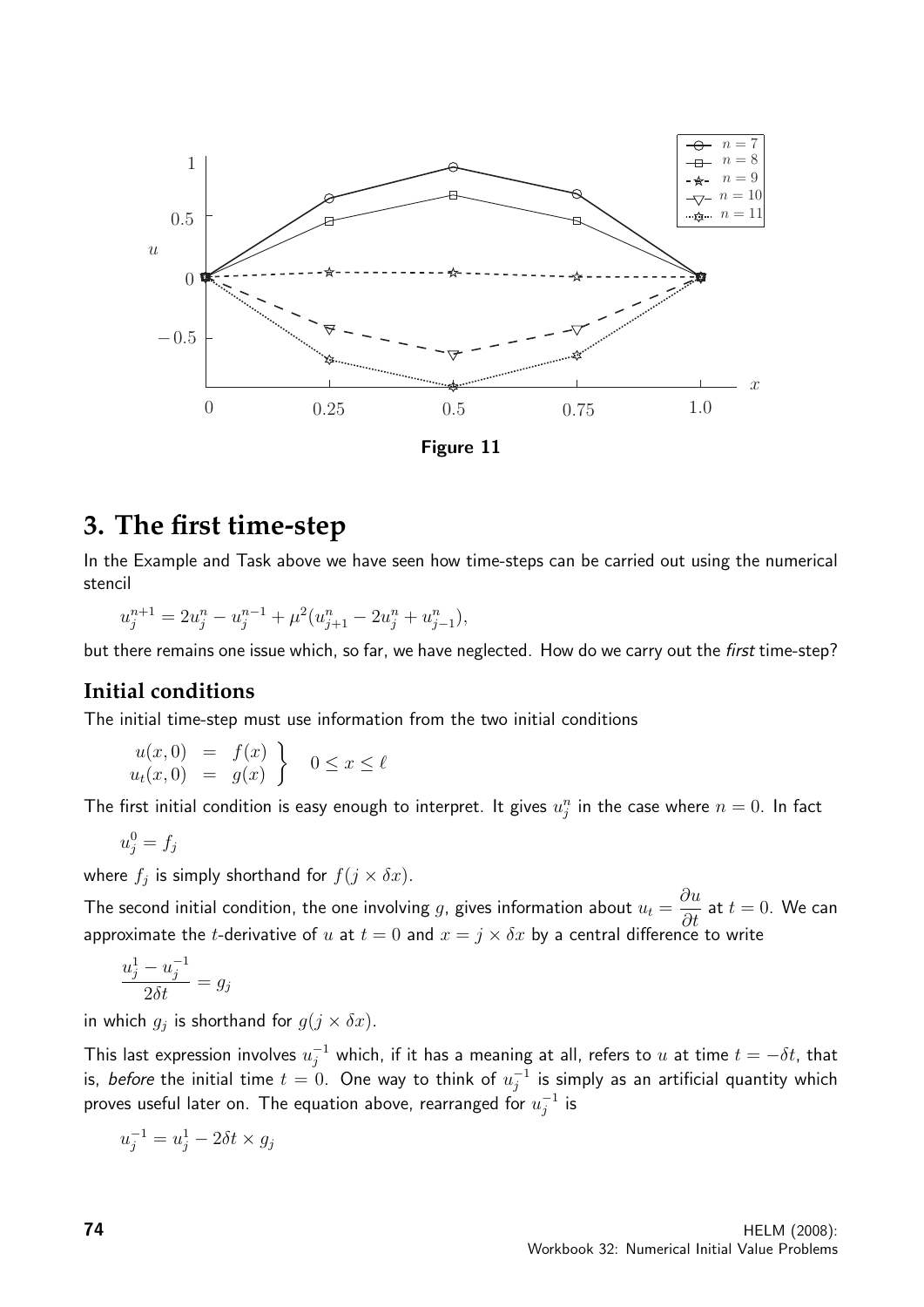



A central difference used to approximate the first derivative in the condition defining initial speed gives rise to the following useful equation

$$
u_j^{-1} = u_j^1 - 2\delta t \times g_j
$$

## **The first time-step**

To carry out the first time-step we put  $n = 0$  in the numerical stencil

$$
u_j^{n+1} = 2u_j^n - u_j^{n-1} + \mu^2 \left( u_{j+1}^n - 2u_j^n + u_{j-1}^n \right),
$$

to give

$$
u_j^1 = 2u_j^0 - u_j^{-1} + \mu^2 \left( u_{j+1}^0 - 2u_j^0 + u_{j-1}^0 \right).
$$

Those terms on the right-hand side with a 0 superscript are known via the function  $f$  since we know that  $u_j^0 = f_j$ . Hence

$$
u_j^1 = 2f_j - u_j^{-1} + \mu^2 \left( f_{j+1} - 2f_j + f_{j-1} \right).
$$

And the  $u_i^{-1}$  $_{j}^{-1}$  term is dealt with using the Key Point above to give

$$
u_j^1 = 2f_j - u_j^1 + 2\delta t \times g_j + \mu^2 \left( f_{j+1} - 2f_j + f_{j-1} \right).
$$

and therefore, moving the latest appearance of  $u^1_j$  over to the left-hand side and dividing by 2,

$$
u_j^1 = f_j + \delta t \times g_j + \frac{1}{2}\mu^2 \left( f_{j+1} - 2f_j + f_{j-1} \right)
$$
  
= 
$$
\frac{1}{2}\mu^2 \left( f_{j-1} + f_{j+1} \right) + (1 - \mu^2)f_j + \delta t \times g_j
$$



The first time-step is carried out by using the initial data and can be summarised as

$$
u_j^1 = \frac{1}{2}\mu^2 \left(f_{j-1} + f_{j+1}\right) + (1 - \mu^2)f_j + \delta t \times g_j
$$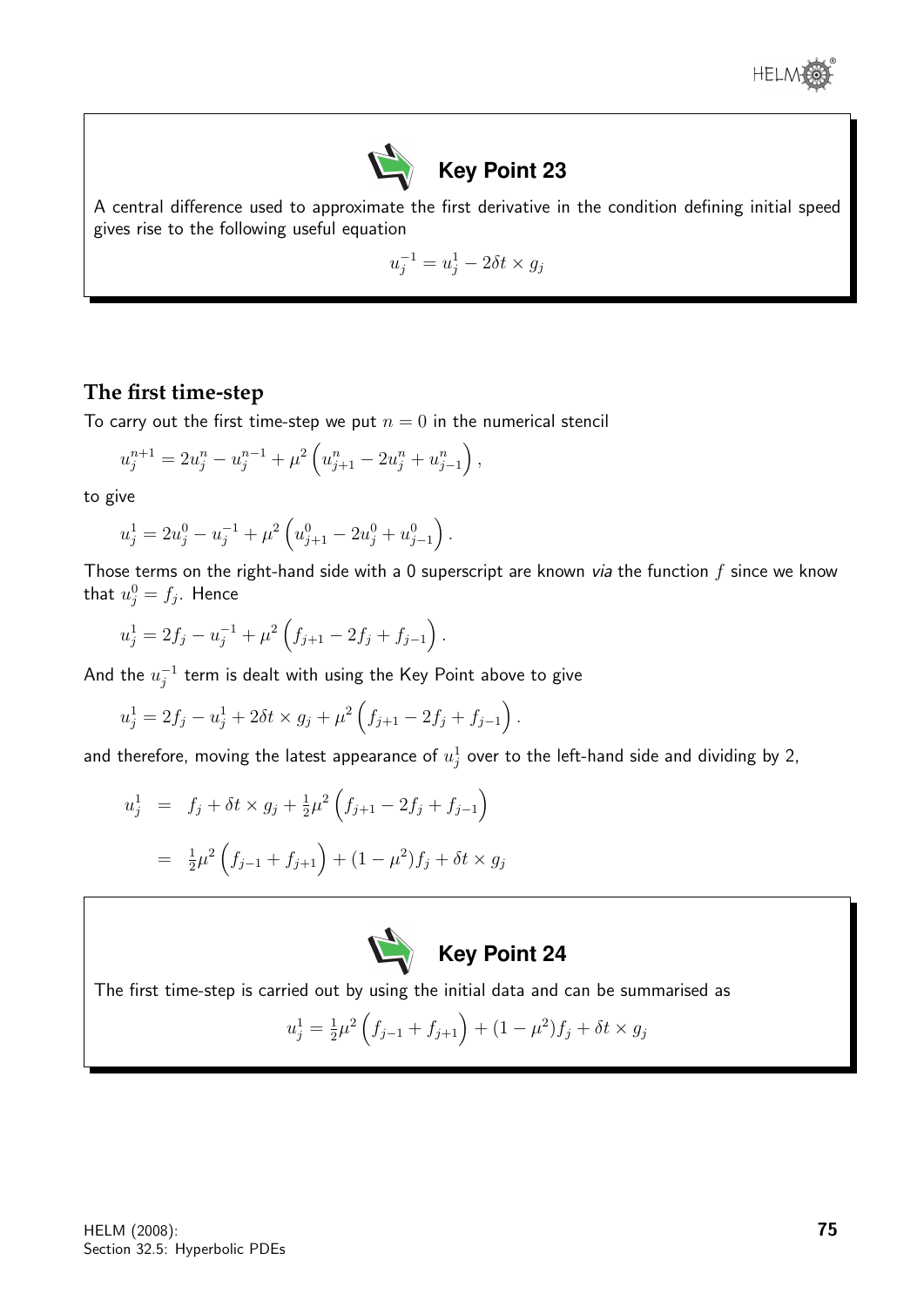

Suppose that  $u = u(x,t)$  satisfies the wave equation  $u_{tt} = c^2 u_{xx}$  in  $t > 0$  and  $0 < x < 1$ . It is given that u satisfies boundary conditions  $u(0, t) = u(1, t) = 0$  $(t > 0)$  and initial conditions that may be summarised as

|  | $f_0 = 0.0000$  |  | $q_0 = 0.0000$ |
|--|-----------------|--|----------------|
|  | $f_1 = 0.6000$  |  | $q_1 = 0.1000$ |
|  | $f_2 = 0.0000$  |  | $q_2 = 0.2000$ |
|  | $f_3 = -0.5000$ |  | $q_3 = 0.1000$ |
|  | $f_4 = 0.0000$  |  | $q_4 = 0.0000$ |

The application is such that the wave speed  $c = 1$ . Carry out the first two time-steps of the numerical method

$$
u_j^{n+1} = 2u_j^n - u_j^{n-1} + \mu^2 (u_{j+1}^n - 2u_j^n + u_{j-1}^n)
$$

where  $\mu = c \delta t / \delta x$  in which  $\delta x = 0.25$  and  $\delta t = 0.2$ .

#### Solution

In this case  $\mu = 1 \times 0.2/0.25 = 0.8$  and the first time-step is carried out as follows (to 4 d.p.):

$$
u_0^1 = 0 \quad \text{from the boundary condition}
$$
\n
$$
u_1^1 = \frac{1}{2}\mu^2(f_0 + f_2) + (1 - \mu^2)f_1 + \delta t g_1 = 0.2360
$$
\n
$$
u_2^1 = \frac{1}{2}\mu^2(f_1 + f_3) + (1 - \mu^2)f_2 + \delta t g_2 = 0.0720
$$
\n
$$
u_3^1 = \frac{1}{2}\mu^2(f_2 + f_4) + (1 - \mu^2)f_3 + \delta t g_3 = -0.0160
$$
\n
$$
u_4^1 = 0 \quad \text{from the boundary condition}
$$

The second time-step is as follows (to 4 d.p.):

$$
u_0^2 = 0 \quad \text{from the boundary condition}
$$
\n
$$
u_1^2 = 2u_1^1 - u_1^0 + \mu^2(u_2^1 - 2u_1^1 + u_0^1) = -0.3840
$$
\n
$$
u_2^2 = 2u_2^1 - u_2^0 + \mu^2(u_3^1 - 2u_2^1 + u_1^1) = 0.1005
$$
\n
$$
u_3^2 = 2u_3^1 - u_3^0 + \mu^2(u_4^1 - 2u_3^1 + u_2^1) = 0.4309
$$
\n
$$
u_4^2 = 0 \quad \text{from the boundary condition}
$$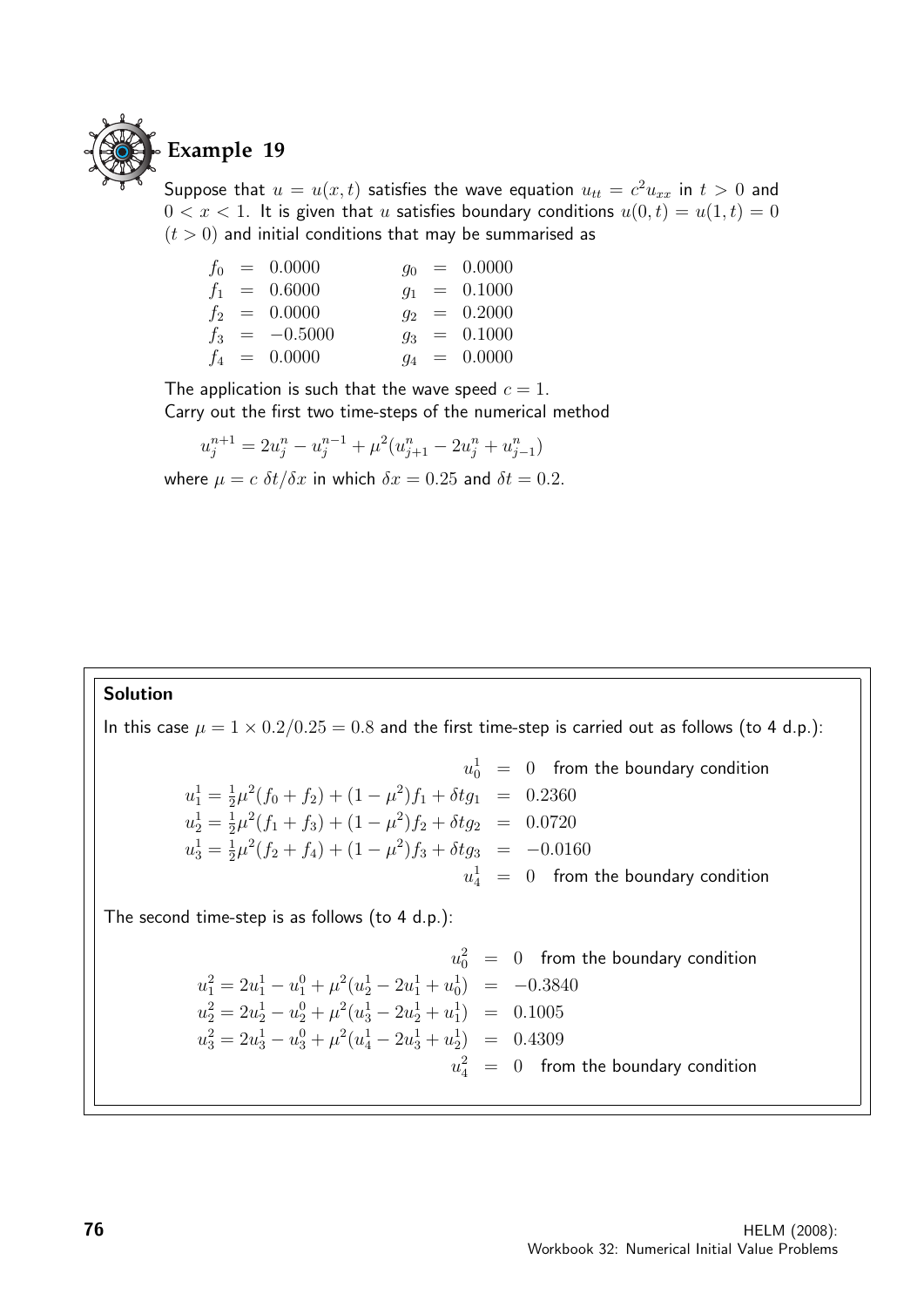



Suppose that  $u=u(x,t)$  satisfies the wave equation  $u_{tt}=c^2u_{xx}$  in  $t>0$  and  $0 < x < 0.8$ . It is given that u satisfies boundary conditions  $u(0, t) = u(0.8, t) = 0$  $(t > 0)$  and initial conditions that may be summarised as

|  | $f_0 = 0.0000$ |  | $q_0 = 0.0000$ |
|--|----------------|--|----------------|
|  | $f_1 = 0.1703$ |  | $q_1 = 0.4227$ |
|  | $f_2 = 0.2364$ |  | $q_2 = 0.5417$ |
|  | $f_3 = 0.1703$ |  | $q_3 = 0.4227$ |
|  | $f_4 = 0.0000$ |  | $q_4 = 0.0000$ |

The application is such that the wave speed  $c = 1$ . Carry out the first two time-steps of the numerical method

$$
u_j^{n+1} = 2u_j^n - u_j^{n-1} + \mu^2 (u_{j+1}^n - 2u_j^n + u_{j-1}^n)
$$

where  $\mu = c \delta t / \delta x$  in which  $\delta x = 0.2$  and  $\delta t = 0.11$ .

## Your solution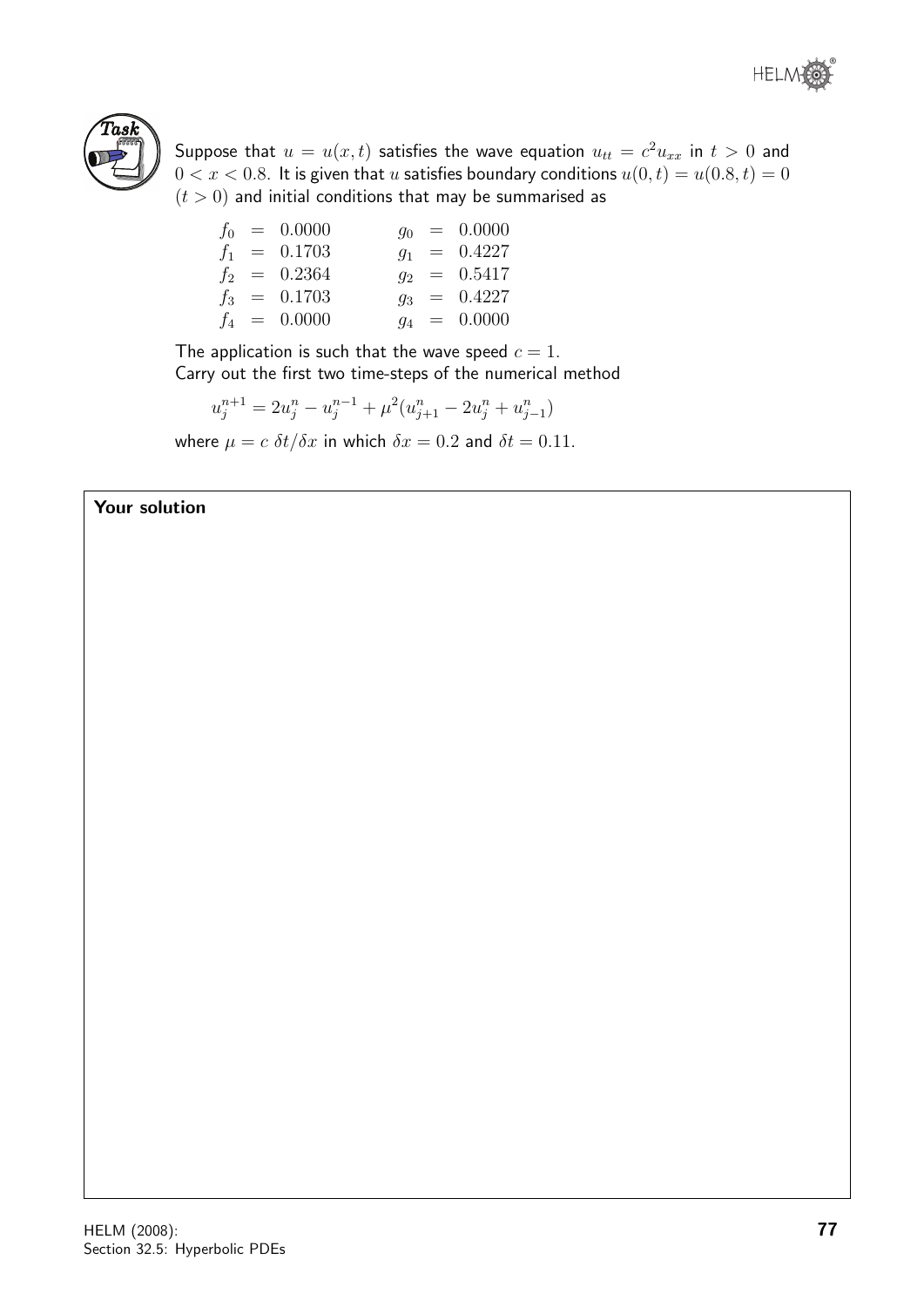#### Answer

In this case  $\mu = 1 \times 0.11/0.2 = 0.55$  and the first time-step is carried out as follows:

$$
u_0^1 = 0 \quad \text{from the boundary condition}
$$
\n
$$
u_1^1 = \frac{1}{2}\mu^2(f_0 + f_2) + (1 - \mu^2)f_1 + \delta t g_1 = 0.2010
$$
\n
$$
u_2^1 = \frac{1}{2}\mu^2(f_1 + f_3) + (1 - \mu^2)f_2 + \delta t g_2 = 0.2760
$$
\n
$$
u_3^1 = \frac{1}{2}\mu^2(f_2 + f_4) + (1 - \mu^2)f_3 + \delta t g_3 = 0.2010
$$
\n
$$
u_4^1 = 0 \quad \text{from the boundary condition}
$$

The second time-step is as follows:

$$
u_0^2 = 0 \quad \text{from the boundary condition}
$$
\n
$$
u_1^2 = 2u_1^1 - u_1^0 + \mu^2(u_2^1 - 2u_1^1 + u_0^1) = 0.1936
$$
\n
$$
u_2^2 = 2u_2^1 - u_2^0 + \mu^2(u_3^1 - 2u_2^1 + u_1^1) = 0.2702
$$
\n
$$
u_3^2 = 2u_3^1 - u_3^0 + \mu^2(u_4^1 - 2u_3^1 + u_2^1) = 0.1936
$$
\n
$$
u_4^2 = 0 \quad \text{from the boundary condition}
$$

# **4. Stability**

There is a stability constraint that is common to many methods for obtaining numerical solutions of the wave equation. Issues relating to stability of numerical methods can be extremely complicated, but the following Key Point is enough for our purposes.



The numerical method seen in this Section requires that

$$
\mu \le 1 \qquad \text{that is,} \quad \frac{c \delta t}{\delta x} \le 1
$$

for solutions not to grow unrealistically with  $n$ .

This is called the CFL condition (named after an acronym of three mathematicians Courant, Friedrichs and Lewy).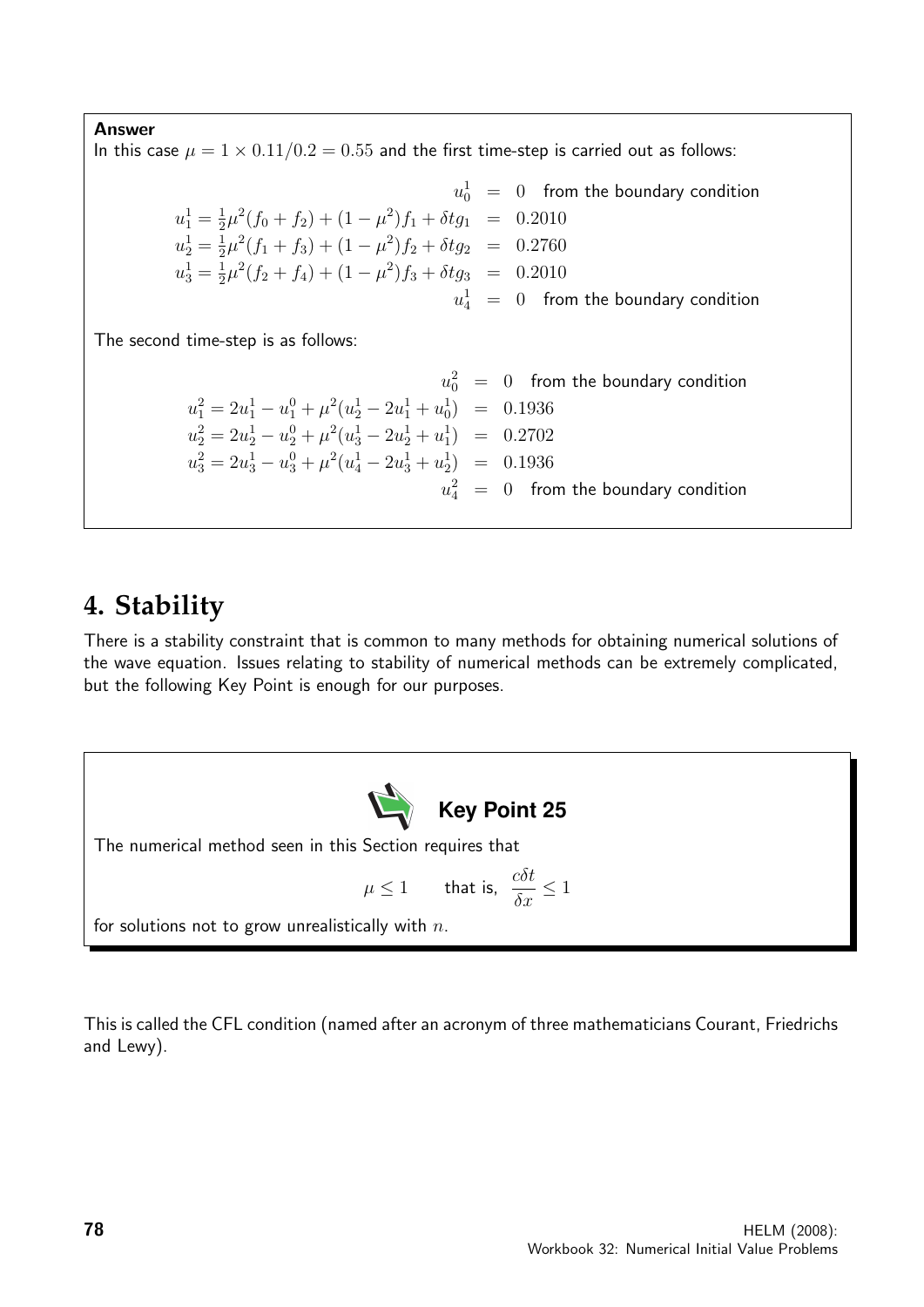

### **Exercises**

1. Suppose that  $u = u(x, t)$  satisfies the wave equation  $u_{tt} = c^2 u_{xx}$  in  $t > 0$  and  $0 < x < 0.6$ . It is given that u satisfies boundary conditions  $u(0,t) = u(0.6,t) = 0$   $(t > 0)$  and initial conditions that need not be stated for the purposes of this question. The application is such that the wave speed  $c = 1.4$ .

The numerical method

$$
u_j^{n+1} = 2u_j^n - u_j^{n+1} + \mu^2 (u_{j+1}^n - 2u_j^n + u_{j-1}^n)
$$

where  $\mu = c \delta t / \delta x$ , is implemented using  $\delta x = 0.15$  and  $\delta t = 0.1$ . Suppose that, after 7 time-steps, the following data forms part of the numerical solution:

| $u_0^7 = 0.0000$ |
|------------------|
| $u_1^7 = 0.0997$ |
| $u_2^7 = 0.1730$ |
| $u_3^7 = 0.1169$ |
| $u_4^7 = 0.0000$ |
|                  |

Carry out the next time-step so as to find an approximation to u at  $t = 8\delta t$ .

2. Suppose that  $u=u(x,t)$  satisfies the wave equation  $u_{tt}=c^2u_{xx}$  in  $t>0$  and  $0 < x < 1.$  It is given that u satisfies boundary conditions  $u(0, t) = u(1, t) = 0$   $(t > 0)$ . The initial elevation may be summarised as

$$
f_0 = 0.0000 \t f_1 = 0.7812 \t f_2 = 0.2465
$$
  

$$
f_3 = -0.1209 \t f_4 = 0.0000
$$

and the string is initially at rest (that is,  $g(x) = 0$ ). The application is such that the wave speed  $c = 1$ .

Carry out the first two time-steps of the numerical method

$$
u_j^{n+1} = 2u_j^n - u_j^{n-1} + \mu^2 (u_{j+1}^n - 2u_j^n + u_{j-1}^n)
$$

where  $\mu = c \delta t / \delta x$  in which  $\delta x = 0.25$  and  $\delta t = 0.2$ .